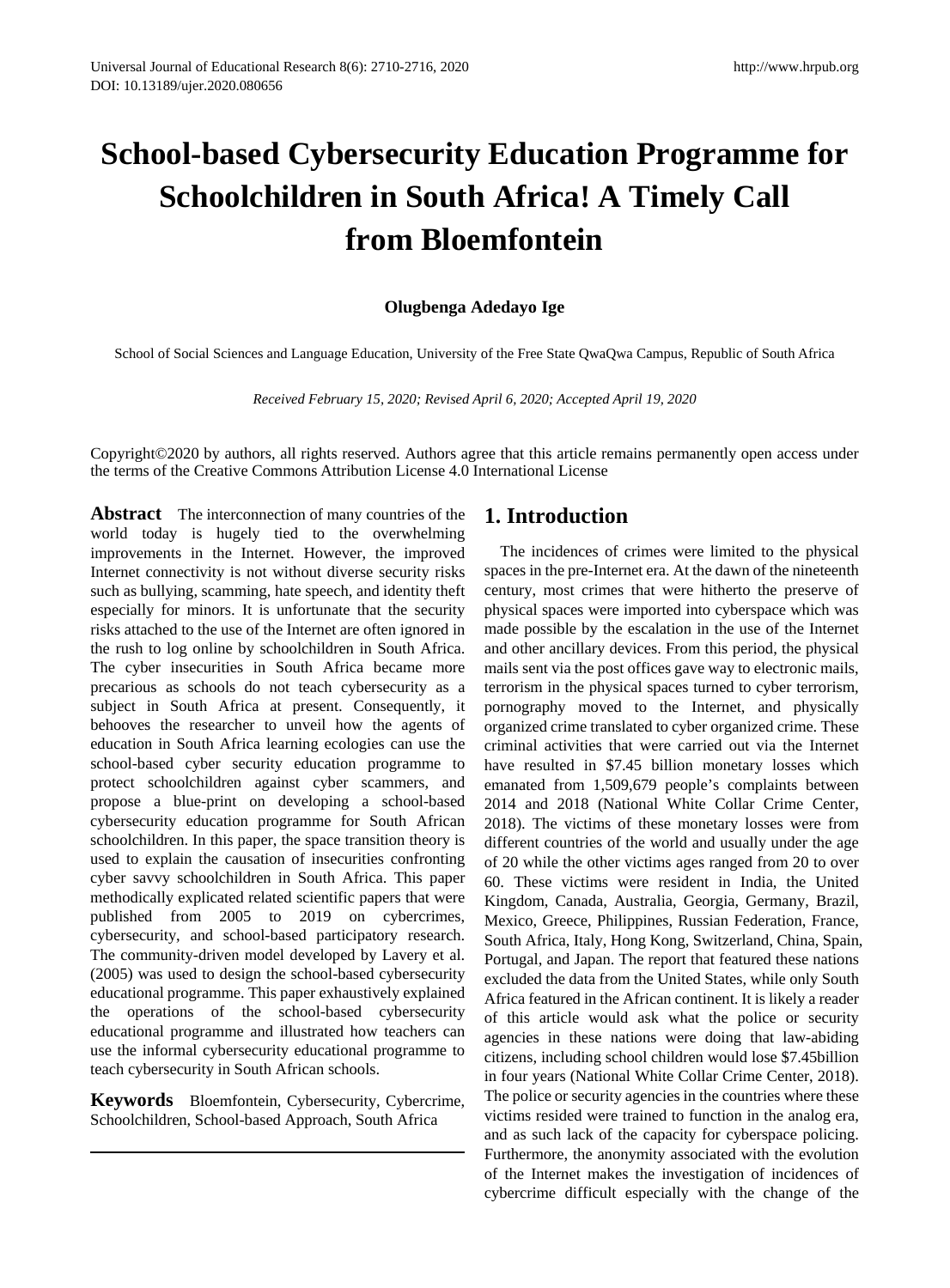Internet protocol addresses by the perpetrators who are in different countries of the world.

This article examines the incidences of cybercrimes involving schoolchildren in South Africa and it is motivated by the 2018 Internet crime report that shows that children under the age of twenty are at risk in South Africa while interacting in the cyber space. The space transition theory is used to explain the vulnerability of schoolchildren in South Africa to incidences of cyber lawlessness, while the school-based cyber security education is represented as a panacea to the vulnerability. This review answers this question:

1. How can the agents of education in South Africa learning ecologies use the school-based cyber security education programme to protect schoolchildren against cyber scammers?

## **2. Conceptual Framework**

#### **2.1. What Is Cybercrime?**

Crimes committed in the cyber space are termed 'Cybercrimes'. Moid (2018) stated that cybercrimes comprise any criminal conduct carried out via information technological devices such as cyber hacking, identity theft, spamming social engineering, programming attacks, online fraud, and data alteration. The definition ascribed to cybercrime by Moid (2018) seems to focus on technical cybercrimes and excludes the social related cybercrimes that are endemic among schoolchildren. Cassim (2011) declared that 'cybercrime' has thriven on the African continent and affirmed that cybercrime otherwise called 'computer crime' has no clear out definition. Cassim (2011), in furtherance of this assertion, cited Brener and Clarke (2005) that when a computer is used as an instrument to perpetrate analog-aged crimes such as fraud, theft, extortion, denial of service attacks and malware, child pornography etc, the computer is taken as an object crime. It might be pertinent to add that such a computer must have a live Internet connection for such a crime to qualify as a 'cybercrime'.

Ige (2008) shifted from the definitions of scholars in core science disciplines and defined 'cybercrime' which is otherwise referred to as 'Yahoo Yahoo' in the context this scholar researched as a crime committed on the Internet, using the Internet and by means of the Internet. Amosun and Ige (2009) went further to highlight eighteen different crimes committed in the cyberspace especially among schoolchildren and discovered that identity theft was the most common cybercrime.

On the appropriate definition of cybercrime, Jaishankar (2012) stated that several definitions of cybercrime were evolved in the pre and post millennial era, with these definitions focusing on the crimes committed in the cyberspace, or the victims as well as the offender. Halder and Jaishankar (2011) defined cybercrimes as offences that are committed against individuals or groups of individuals with a criminal motive to deliberately damage the reputation of the victim directly or indirectly, using present-time telecommunication networks such as the Internet. The definition of Halder and Jaishankar (2011) marked a shift from machine-based to human focused definition (see Jaishankar, 2012). It is evident from this definition that the internet is central to the use of computer and other ancillary devices (i.e. provides necessary support to the primary activities of the Internet) to commit crime in the cyberspace. The realities of the current age make it impossible to have a globally accepted definition of crimes committed in the cyberspace. At present, crimes committed in the cyberspace are evolving. Some of these crimes are known, while others would emerge as the world becomes more interconnected.

## **2.2. Incidences of Cybercrime Involving Schoolchildren in South Africa**

A recent data released by the South African Banking Risk Information Centre reported that South Africa ranked third globally with regards to cybercrime victims and accumulated losses of about 2.2 billion South African Rands (USD119850500,00.) These are some of the incidences of cybercrimes involving children in South Africa in recent times.

#### **2.3. The Porn Pastor at Cape Town**

This occurrence involved a man named 'Kent Locke' who disguised as a scantily cladded female to entice a minimum of forty-seven teenage boys to send explicit photographs to him (Chambers, 30 October 2019). Kent Locke was re-arrested after a collaborative investigation involving the South African Police Service and Department of Homeland Security in the United States. Chambers (2019) reported that Kent was jailed for fifteen years and his name was added to the sexual offenders' register. However, five of these fifteen years sentence was suspended after a plea bargain by Kent.

#### **2.4. The Serial Paedophile**

Another interesting incidence was the case involving Bret Allen Steven who was jailed by the Port Sheptsone Regional Court for ten years for possessing child pornographic materials (Naidoo, 2019). Five of the ten years was suspended because he pleaded guilty to possessing child pornographic materials. Naidoo (2019) reported that this offender had earlier been sentenced to eight years jail term at East London in 2006 for possessing child pornographic materials, and seven years imprisonment in 2011 for possessing more than three thousand pornographic images of children. Three of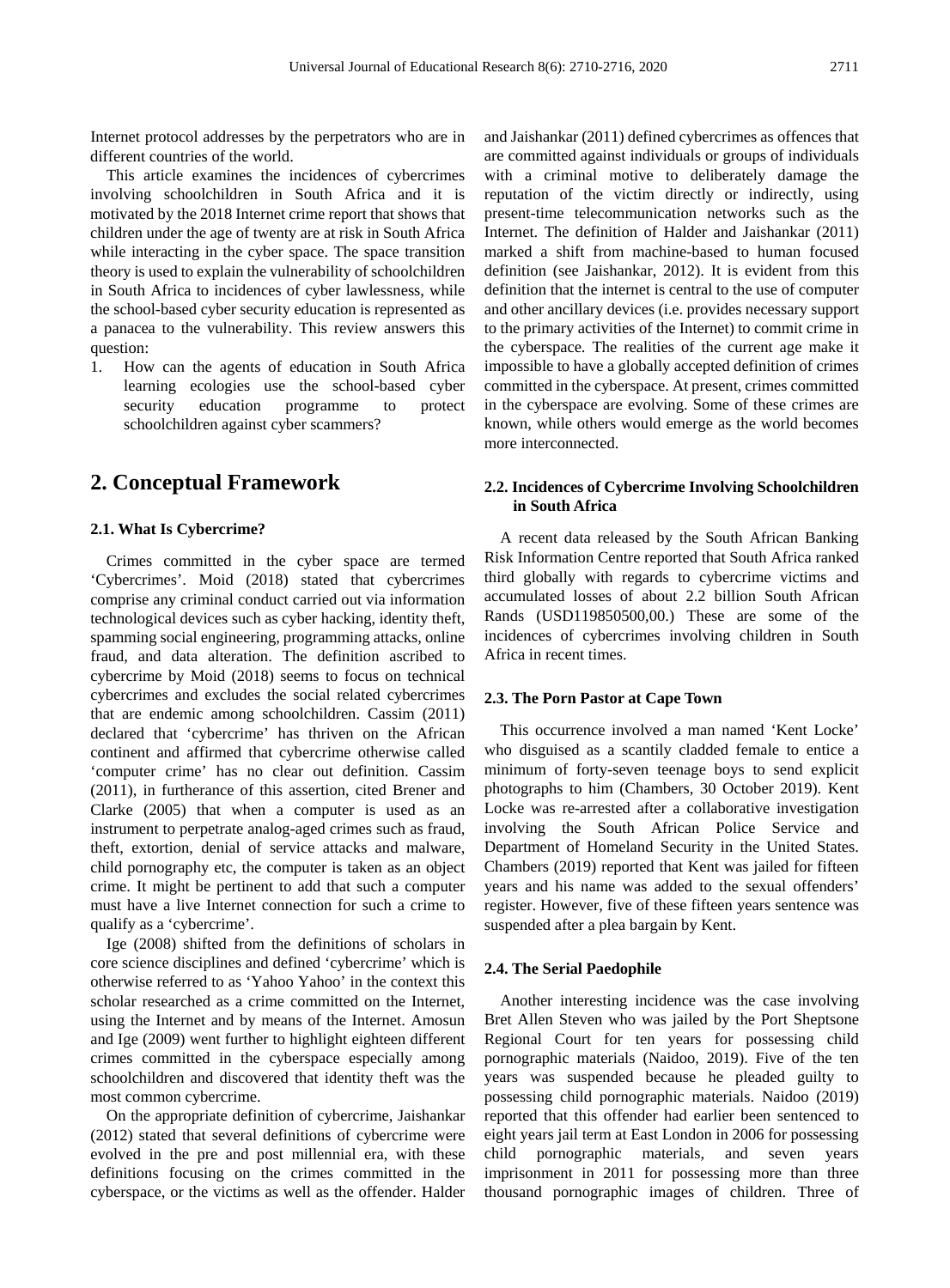Steven's second eight years in jail was suspended as well.

## **2.5. Implications of the 2018 Internet Crime Report for Schoolchildren in South Africa**

The Internet fraud Complaint Center (IFCC) which later changed to Internet Crime Complaint Center was established by the United States government. The Centre started operations on 8 May 2000, a partnership involving the National White Collar Crime Center and Federal Bureau of Investigation, and had received 4,415,970 complaints till 31 December 2018 (The National White Collar Crime Center & Federal Bureau of Investigation, 2018).

Table 1 Presents the 2018 victims of cybercrimes by age in the first twenty countries of the world which are targets of cyber-scammers

| <b>Age Range</b>   | <b>Total Count</b> | <b>Total Loss</b> |
|--------------------|--------------------|-------------------|
| Under 20           | 9,129              | \$12,553,082      |
| 20-29              | 40.924             | \$134,485,965     |
| 30-39              | 46.342             | \$305,699,977     |
| 40-49              | 50.545             | \$405,612,455     |
| 50-59              | 48.642             | \$494,926,300     |
| Over <sub>60</sub> | 62,085             | \$649,227,724     |

**Table 1.** 2018 Cybercrime victims by Age Group Worldwide

Source: 1C3 2018 Internet Crime report (1 January 2018-31 December 2018).

Table 1 shows that victims above the age of 60 had the highest monetary losses to cyber-scammers while the victims below the age of 20 lost the least amount of money. However, it should be noted that the group under age 20 represents the schoolchildren in South Africa which are the focus of this article. The victims below age 20 would have experienced more severe monetary losses to cyber predators if they were the working class in South Africa and the other nineteen nations in the top twenty mark. It is in the light of South Africa's rating as thirteen among the top twenty countries whose citizens were victims of cybercrime that this article designs a school-based cybersecurity education programme in South Africa.

# **3. Theoretical Framework**

## **3.1. Space Transition Theory**

The Space transition theory was propounded by Karuppannan Jaishankar, a foremost criminologist at Rasksha Shakti University, India in 2008. Jaishankar (2008) posited that the movement of people from one space to another i.e physical space to cyber space would cause the exhibition of conforming and non-conforming behaviours in these spaces. In this article, it is appropriate to state that a

space which is a continuous zone that is free or unoccupied would readily be occupied by legal or illegal means. Unfortunately, the cyber space has evolved in a manner that makes it difficult for daily users of the Internet to identify legal or illegal occupants of the cyber space until an evil that warrants investigations is committed. In the physical space, it is possible for the law enforcement agencies to spot a person with non-conforming behaviours at checkpoints or during neighbourhood patrols. The situation is different in the cyberspace because as soon as the anti-virus programs, firewalls, internet encryptions, or cryptographic protocols are breached by an impostor, there will be nothing that hinders such an impersonator from scamming unsuspecting victims. The second proposition of space transition theory by Jaishankar (2008) stated that *'identity flexibility, dissociative anonymity and lack of deterrence factor in the cyberspace provide the offenders with the choice to commit cybercrime', which* is relevant to the focus of this discourse. For instance, if an investigator would ask any of the under 20 age range that lost money to cyber scammers in the trends reported by the National White Collar Crime Center and Federal Bureau of Investigation in 2018, the response by the victim on the identity of whom they wired money to would be different from the identity of the scammers in real life. Another recent event was reported in the United States which involved a Japanese woman and a United State Army Captain in Syria (Crime & Justice News, 2019). Both were engaged in intense internet romance for more than ten months which left the Japanese woman two hundred thousand dollars poorer, and unfulfilled promises from Captain Terry Garcia to sneak diamonds out of Syria (*See http//www.thecrimereport.org*). Eventually, it was an investigation that was initiated by a Federal Bureau of Investigation agent in the United States in 2016 that revealed in 2019 that Captain Terry Garcia was non-existent, but another person who was a part of international circuit of cyber scammers that operated from Nigeria and Los Angeles. The instances cited in this article clearly provide information on the nature of flexibility, (i.e. I can change to who I want users to believe I am in the cyberspace), and dissociative anonymity (i.e. I can make people not to know me in the cyberspace). These two instances that were cited to explain the second proposition of space transition theory were corroborated by Jaishankar and Chandra (2018) that an individual  $(F<sup>1</sup>)$  can assume false identity and continually communicate with another individual  $(F^2)$  for varied number of days or months before that individual  $(F<sup>1</sup>)$  would discover that the person he has been electronically conversing with is not who he claimed to be.

Despite the general acceptability of Jaishankar's (2008) space transition theory, it would be worthwhile to point out that conforming behaviours in a society might be non-conforming behaviours in a nation. Given these possibilities in the light of the realities of globalization, it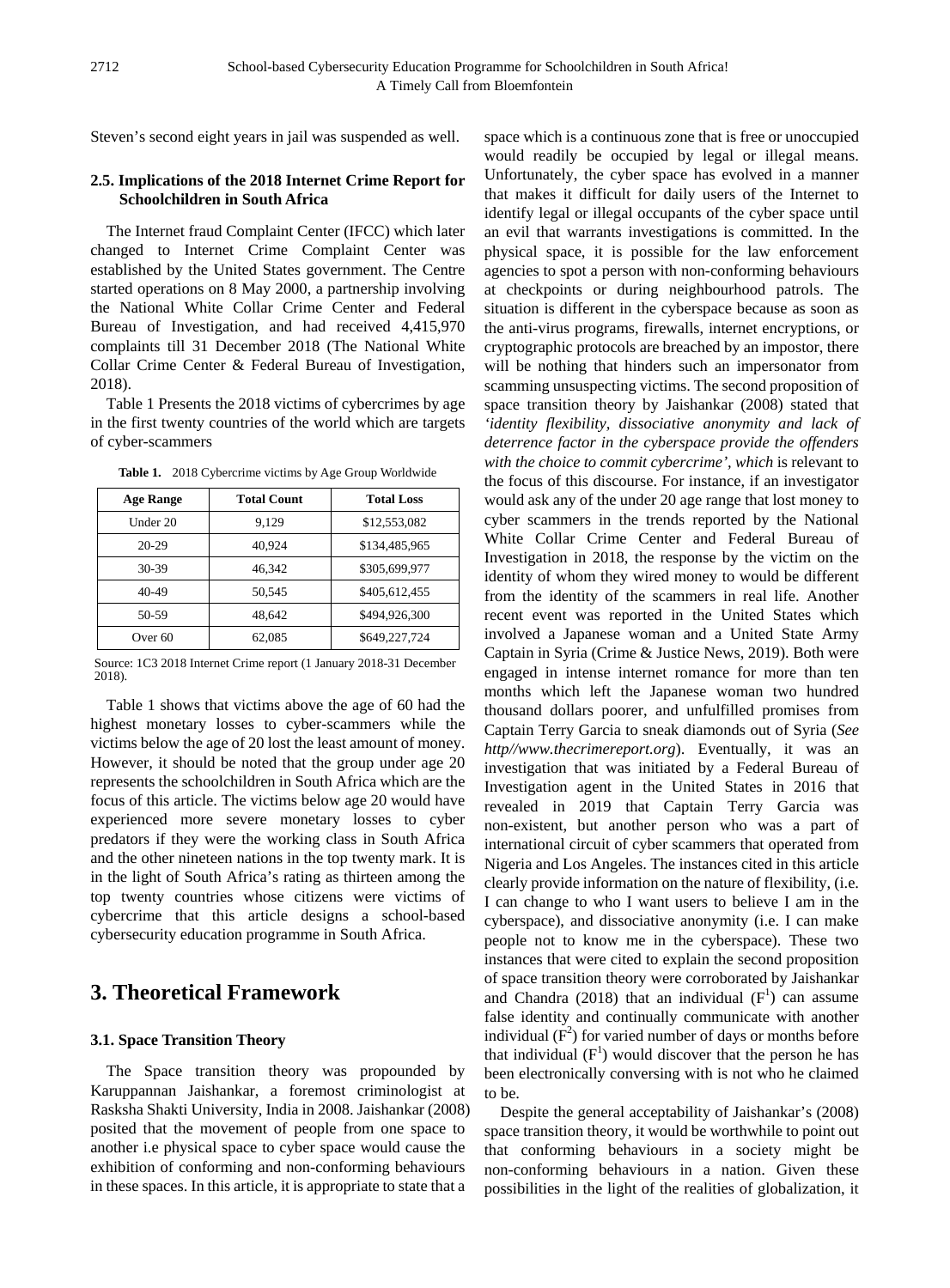might be necessary to review this aspect of space transition theory. The relevance of space transition theory to the issues of cyber insecurities discussed in this article is the explanation it offers on the loss of money experienced by under 20s (i.e. schoolchildren) in South Africa and other countries. People in the age-range of 20 that were swindled by cyber scammers were accessed via identity flexibility, dissociative anonymity, and lack of deterrence factor.

# **4. Methodology**

The researcher carried out electronic researches on reputable sources such as the repositories of Internet Crime Complaint Center in the United States of America, International periodicals, sage publications, Emerald Group Publishing, and other journals that were published on cybercrimes such as International Journal of Cyber Criminology. Keywords such as cybercrime, cybersecurity, action research, action curriculum models, school-based intervention, cybercrime reports were used to search these scholarly repositories. In addition to these, manual searches were conducted on scholarly journal repositories such as *International Journal of Cyber Criminology, Journal of Work-Applied Management, Journal of Emotional and Behavioral Disorder, The American Journal of Public Health, The Journal of the Fiji Institute of Accountants, The African Symposium: An Online* 

*Journal of African Educational Research Network, Victims and Offenders, and The Comparative and International Law Journal of Southern Africa.* 

The articles selected from these journals were included in the current research because they were published from 2005 to 2019. The selected articles published during this period were selected because educational research on cybercrimes gathered momentum from early 2000s (See Yar, 2005; Wall, 2005). Additionally, the articles published in the selected journals focused on cybercrimes, action research, and community capacity.

## **5. Discussion**

#### **5.1. The South African School-based Cybersecurity Education Programme**

Consequent on the presence of South Africa as the only African nation with cybercrime victims in the Top 20 rank, and the loss of \$12,553,082 by people under the age of 20 in South Africa and other countries reported by the National White Collar Crime Center and Federal Bureau of Investigation in 2018, this research article presents a model (Figure 1) for preventing cybercrimes among school children in South Africa using the action community model by Lavery, Smith, Esporza, Hrushow, Moore, and Reed (2005).



Source: Lavery, S.H, Smith, M.L., Esporza, A.A., Hrushow. A., Moore, M., & Reed, D.F. (2005). The community action model: A community-driven model designed to address disparities in health. Am J Public Health, 95(4), 611-616.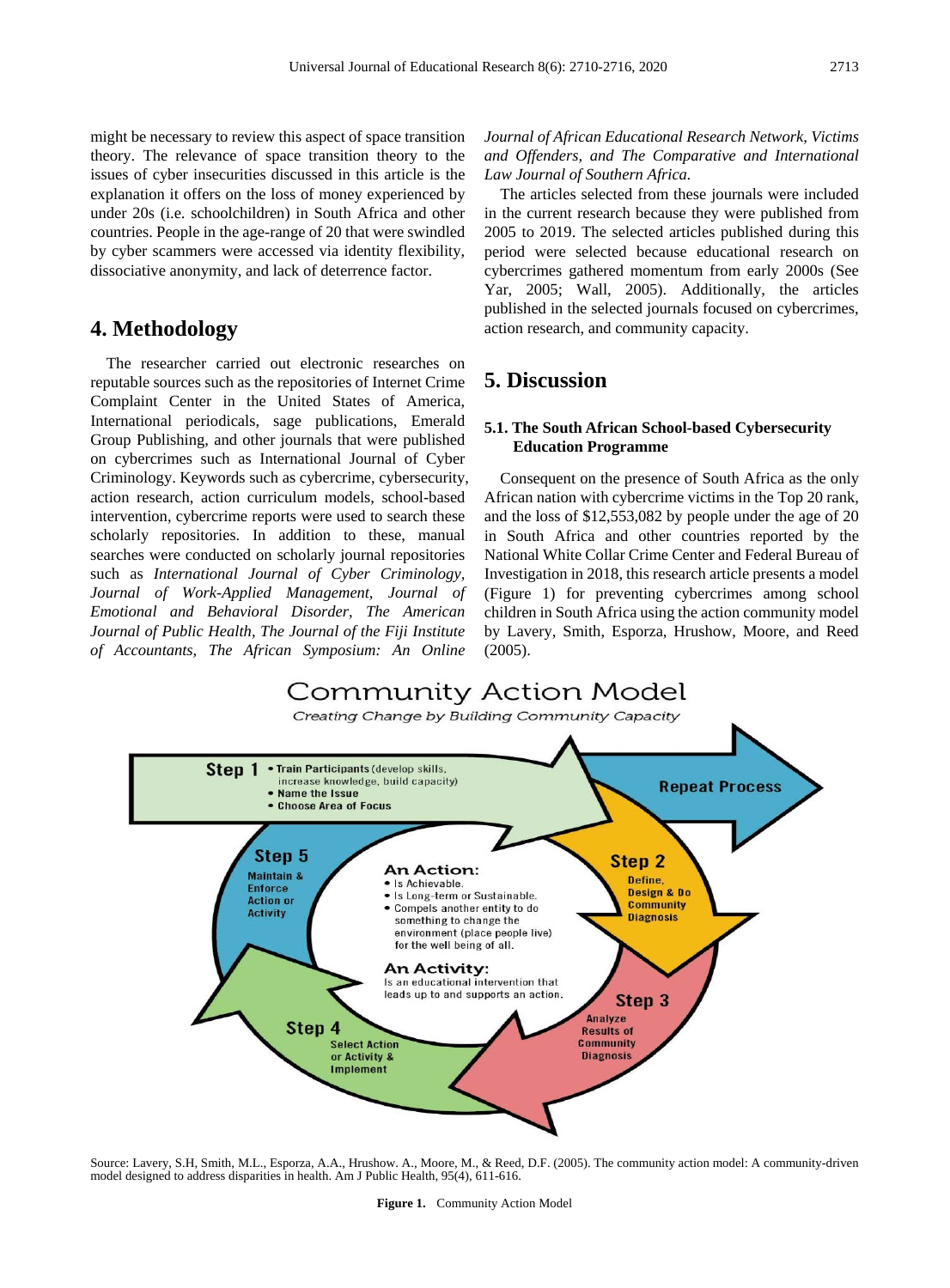Step 1: Train Participants

To initiate the action to tackle cybercrime, the teacher gives action training to develop the skills of schoolchildren for collaborative endeavours. McLaughlin, Leone, Meisel, and Henderson (1997) premised the need for building the capacity of school children on the need to train students who are habitually non-complaint and unresponsive to school authority, and who pose a danger to themselves and other students.

The teacher is expected to build the capacity of schoolchildren through seminars, and workshops to initiate the process of developing the school-based cybersecurity education programme.

#### Step 2: The school children define, design, and do community diagnosis

In this step, Lavery et al. (2005) suggested the use of action research by the advocates to define, design, and conduct a community diagnosis. The participatory action research (see Ige, 2018) is preferable to adopt by schoolchildren to define, design and conduct a community diagnosis because the context of the cyber security education programme is situated in school ecologies. The action research frame suggested by Lavery et al. (2005) might be connected to the context in which these scholars developed and evaluated the programme. Alternately, the schoolchildren might consider using Action Research Action Learning (ARAL) (Coghlan & Brannick, 2005; McAlinden, 2015) which comprises diagnosis, planning action, taking action, and evaluating action.

Lavery et al. (2005) stated that this step is necessary to ascertain the primary causes of a social issue and list the resources to overcome it. Therefore, the school children will ascertain the roots of cyber insecurities confronting schoolchildren in South Africa and outline the resources that are available in the school to deal with it. The participants of Lavery et al. (2005) used key informant interviews to achieve this step. Consequent on the nature of cybercrime, in-depth focus group discussions that will last from two to three weeks are recommended to enable the selected schoolchildren to attain these objectives.

## Step 3: Analyse Results of Community Diagnosis

The school children present the outcomes of the in-depth focus group discussions and identify recurring themes across each group. Ige (2018) stated that teacher/researcher and focus group leaders prepare findings, and propose the action means of implementing the results.

### Step 4: Select Action or Activity and implement

The schoolchildren utilize the outcomes of the focus group discussion to propose solutions to cybercrimes affecting schoolchildren in South Africa. Lavery et al. (2005) stated that the 'action' specified at this stage connotes the desired policy outcome for the research projects, and it must meet three criteria such as achievability, potential for sustainability and compelling members of groups (i.e. schoolchildren) to change their community cyberspace for the well-being of the entire users. Lavery et al (2005) further posited that activities are the educational and organizational interventions that develop and support the outcomes. Ige (2018) stated that the participants may establish a club (i.e. Cybersecurity Education Club), draw a constitution for the club, suggest participatory activities such as drama, public campaigns, public jingles, seminars, workshops and implement these participatory activities.

## Step 5: Maintain and Enforce Action or Activity

The schoolchildren sustain the cyber security educational activities by advocating for popular policies regarding cyber insecurities and conclusion.

The article is a timely call from Bloemfontein due to the escalating trends in the cyber victimization of South Africans which has culminated into \$7.45bllion monetary losses. The demographical information of people that experienced these financial losses reflected that of the school-aged children in South Africa. The call made to schools in South Africa is timely because South Africa did not feature in the 2015 data released by the National White Collar Crime Center on countries by victims location. However, three hundred and thirty-seven victims were reported to have been scammed in South Africa in 2016, while the country was ranked 12 among the top 20 countries where the victims were residents. Despite the  $13<sup>th</sup>$ position of South Africa in the data released by 1C3, 349 and 409 victims were reportedly swindled in 2017 and 2018 respectively. These figures showed the increasing trends that portend great dangers for safety of schoolchildren in South Africa when they communicate in the cyberspace.

# **6. Conclusions**

This is the current scenario that reflects the safety of schoolchildren in South Africa: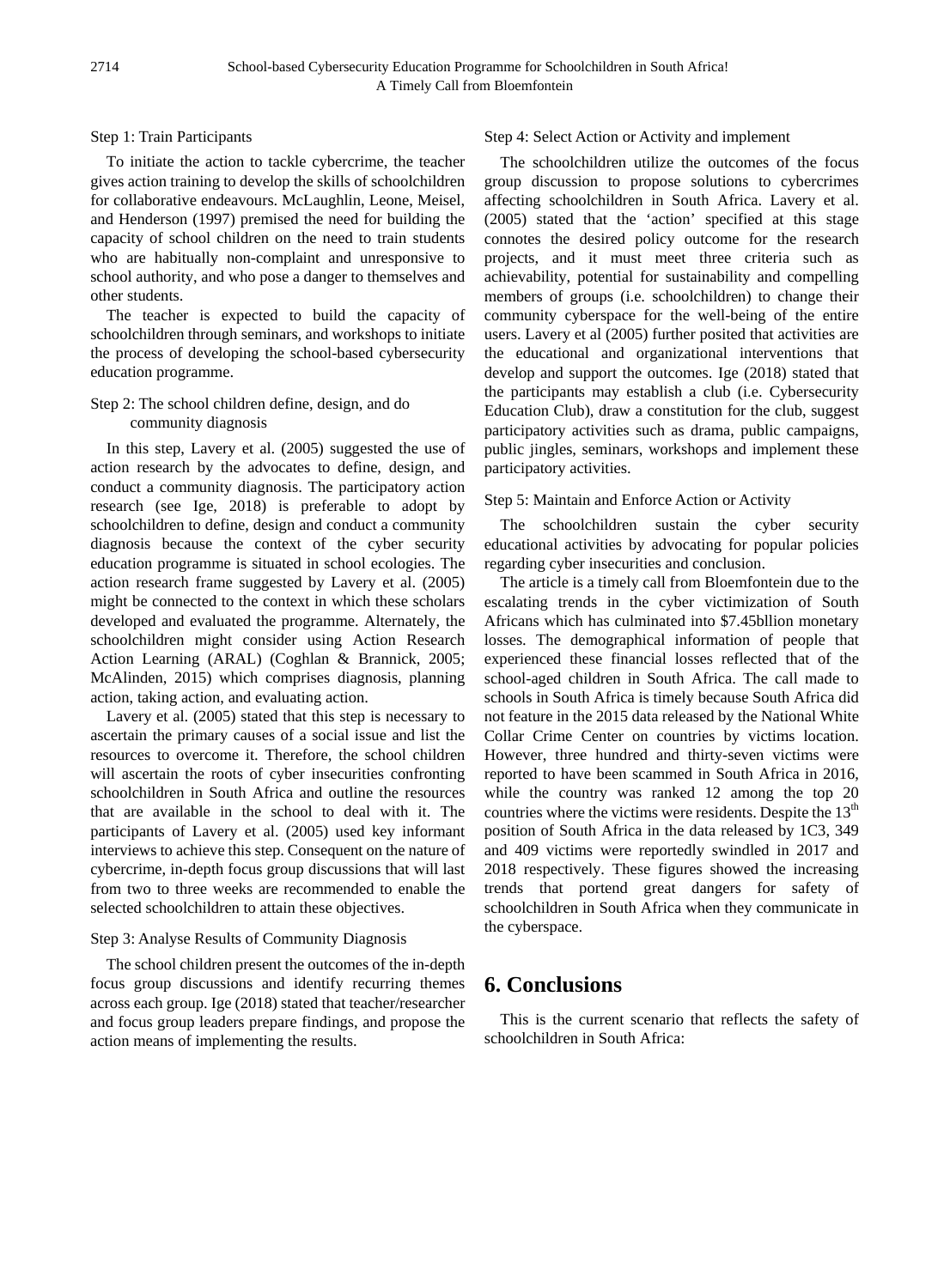

**Figure 2.** Ecological scenario of Internet security programs for schoolchildren in South Africa

The implication of this structure in figure 2 is that schoolchildren become immediately vulnerable cyber scammers who overpower the technical guardians such as Internet encryption, Internet security programs, firewalls etc.

It is consequent on the vulnerability of school children in the prevalent security arrangement in the cyberspace that this article presents this new programme, which is illustrated in figure 3:



**Figure 3.** Cyber ecological scenario of School-based cybersecurity education programme